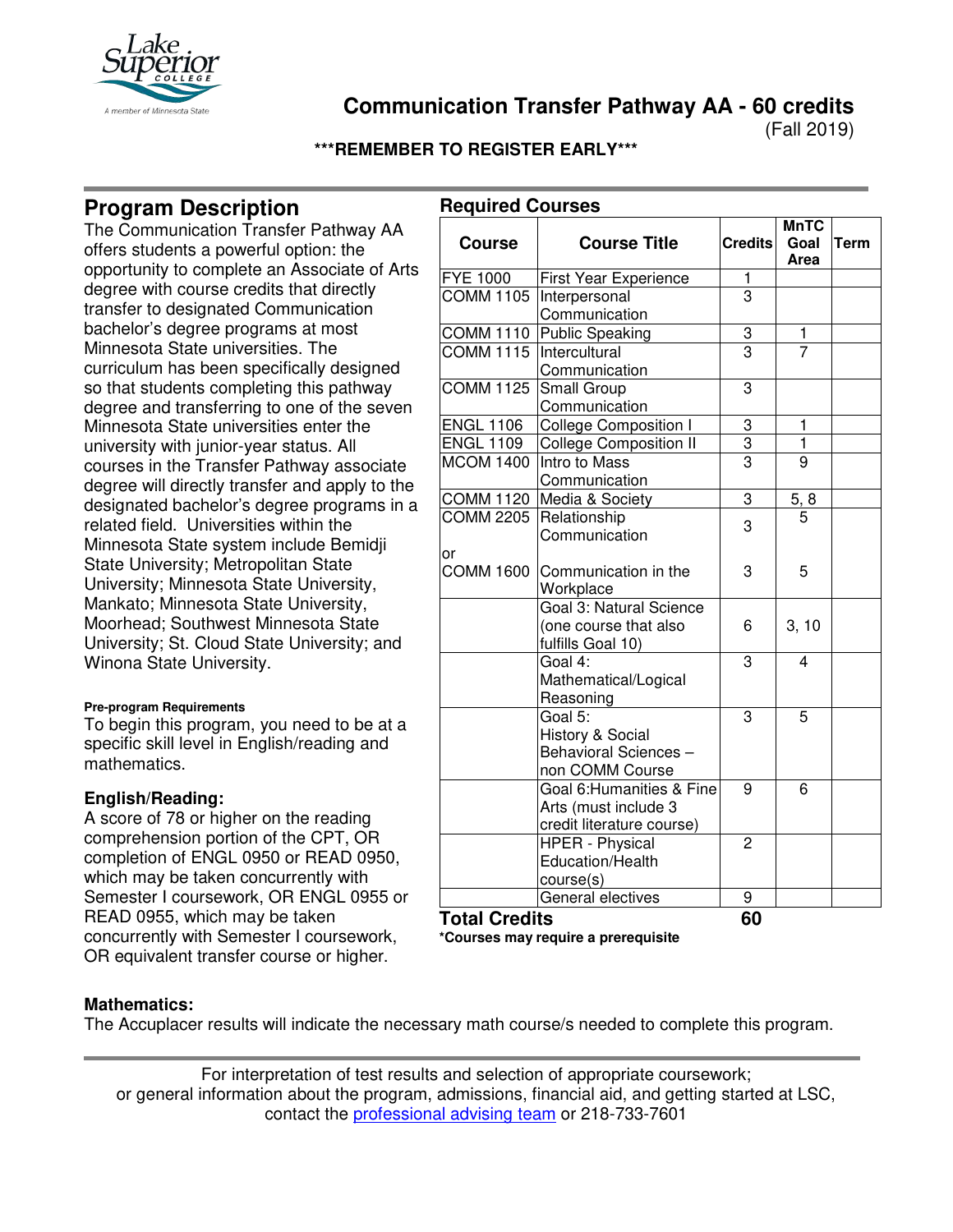

# **Communication Transfer Pathway AA - 60 credits**

(Fall 2019)

#### **\*\*\*REMEMBER TO REGISTER EARLY\*\*\***

#### **Program Outcomes**

A student completing Lake Superior College's Minnesota State Communication Transfer Pathway and transferring into a designated bachelor's program in communication at a Minnesota State university will have junior standing and may complete the bachelor's degree within an additional 60 credits. You will be able to transfer to the following designated majors at Minnesota State universities:

## At Metropolitan State University:

Bachelor of Arts, Professional Communication

- Organizational Communication
- Public Relations Minimum program admission requirement: Completed CMST – Transfer Pathway AA with minimum GPA of 2.0

#### At Minnesota State, Mankato:

Bachelor of Science, Communication Studies Minimum program admission requirement: Completed CMST – Transfer Pathway AA with minimum GPA of 2.0

## At Minnesota State, Moorhead:

Bachelor of Arts, Communication Studies

- Career-Adaptive Communication
- Event Planning and Promotion
- Communication Training and Development
- Sales Communication
- Sports Communication

Minimum program admission requirement: Completed CMST – Transfer Pathway AA with minimum GPA of 2.0

#### At Southwest State University:

Bachelor of Arts, Communication Studies

- General Communication Studies
- Public Relations

Minimum program admission requirement: Completed CMST – Transfer Pathway AA with minimum GPA of 2.0

## At St. Cloud State University:

Bachelor of Arts, Communication Studies

- Relational Communication
- Intercultural Communication
- Persuasion and Advocacy
- Leadership and Organizational Communication
- Comprehensive Emphasis

Bachelor of Science, Communication Studies Interdepartmental

Bachelor of Arts, Communication Studies Supplementary

Minimum program admission requirement: Completed CMST – Transfer Pathway AA with minimum GPA of 2.0